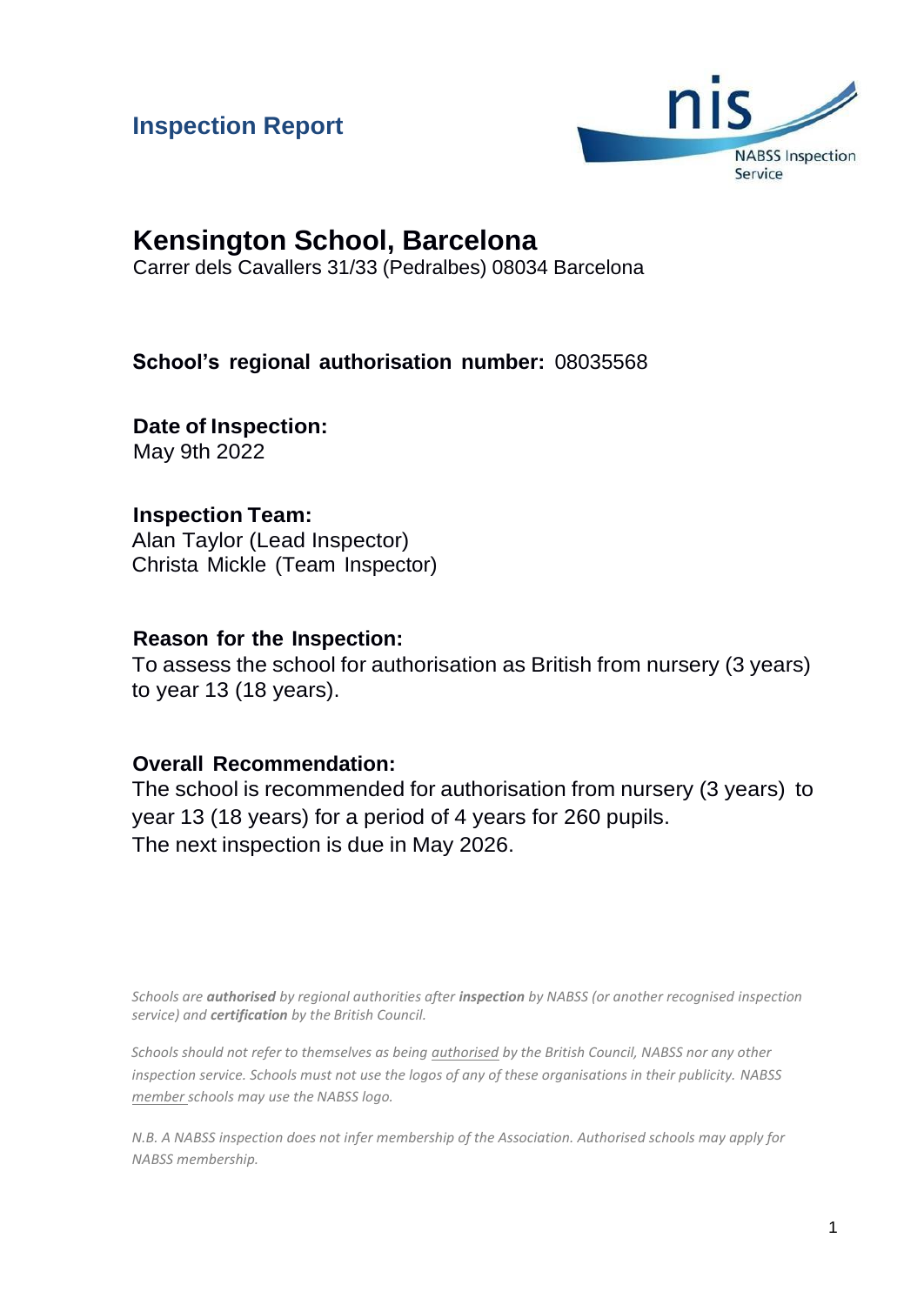#### **History and Context of the School:**

Kensington School, Barcelona was founded in 1966. It provides a British education for an international intake of approximately 220 students on a site on the residential outskirts of Barcelona.

The school is non-selective but assesses students' level of English prior to entry. There is a varied mix of nationality within the intake, reflecting demographic trends in the city*.* Recently, the proportion of students from China and Russia has increased. The nationalities most represented are Russian (19%), Chinese (17%) and British (11%).

The school was last inspected in May 2016 and given authorisation for 260 students from nursery (age 3) to year 13 (age 18) for a period of six years. January *2*022 saw the arrival of a new Headteacher, seeing the school return to family leadership.

#### **Accommodation and Resources:**

The school offers good accommodation which supports learning. Students and staff feel safe and comfortable.

Classrooms are suitably sized and resourced given the small class numbers. Rooms are bright. Displays are excellent and they are used effectively to show learning and highlight wider learning skills. For example, displays in a Year 5 class help students to share a range of individual learning targets and steps in achieving them.

In the Early Years Foundation Stage (EYFS), outdoor learning facilities are well resourced and accessible from classrooms, and so students are able to access a range of play and learning equipment during and between lessons. Resources are well used to support role play and provide a stimulating learning environment.

In the newly renovated theatre, traditional rows of seats have been replaced by more informal seating areas which enable students to work in groups more easily during music lessons. The staffroom, which is adequate in size, contains a photocopier and computers which facilitate lesson preparation.

Outside space is adequate and students have sufficient facilities to socialise during recreational times, although they have highlighted a need for further shade in the patio areas. Dining facilities are good and there are sufficient toilets for student use around the school.

Practical resources are good for physical education, art and music lessons. Primary pupils make weekly use of a local swimming pool and a local sports centre is used for some secondary games. Science facilities are very good and well- resourced laboratories help students to gain a deeper understanding of scientific ideas using experimental methods.

An information and communications technology (ICT) classroom is used by both primary and secondary students and a small but well- resourced library encourages reading within and beyond class time. A sixth form study room also supports independent learning.

nis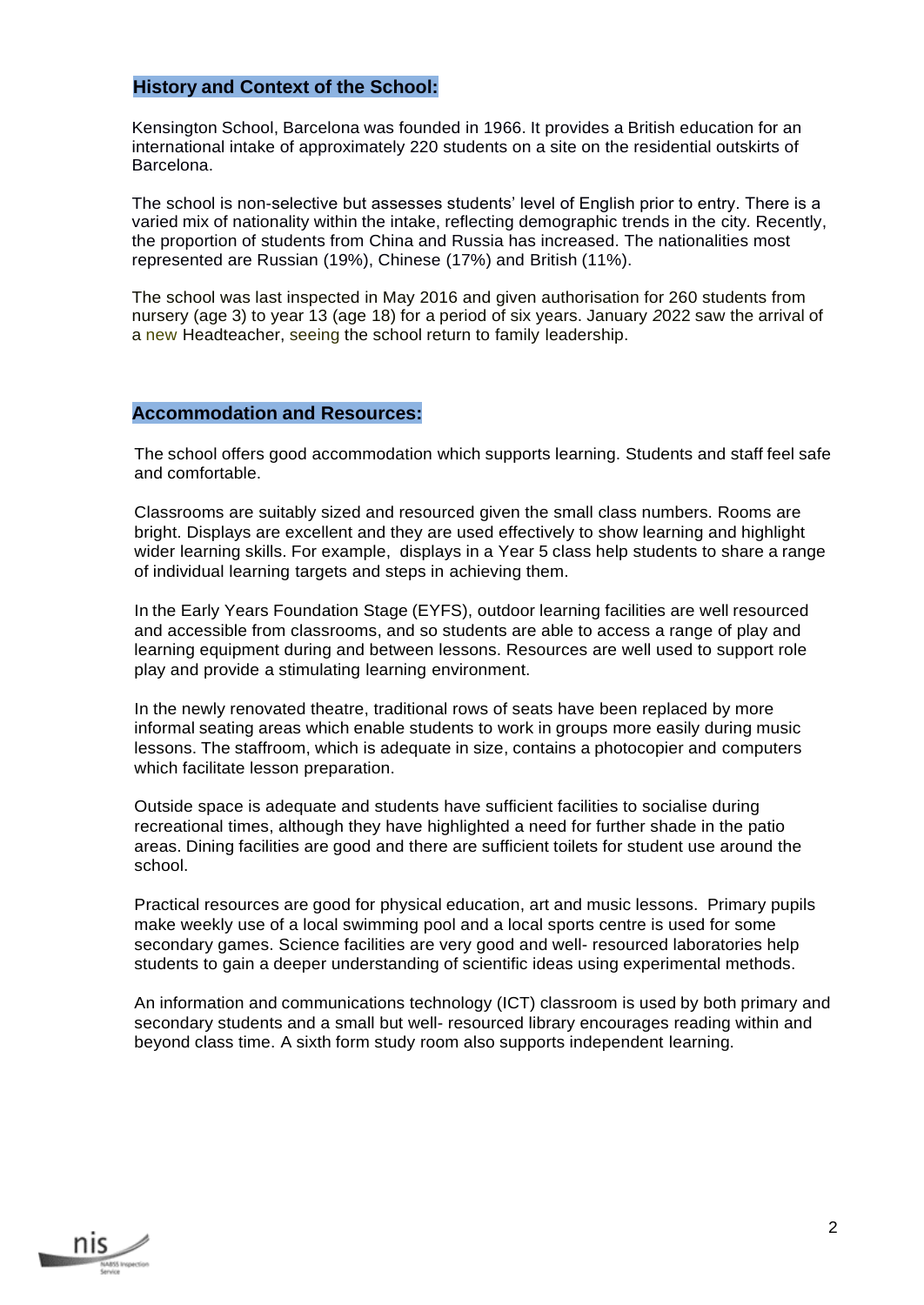#### **Health, Safety and Welfare:**

Overall, the school provides a safe environment for staff and pupils. Detailed health and safety policies are followed to ensure a safe and secure environment for all.

First aiders are appropriately trained, and cases of intervention are recorded by the school. Evacuation drills are carried out annually and evacuation routes are posted throughout the school. Supervision levels are good, and a calm atmosphere pervades the school at all times.

The school's behaviour policy is clear and supports a positive working atmosphere. For example, behaviour monitoring report cards are used effectively by teachers to record and intervene when an individual student's behaviour falls below that expected. As a result behaviour is excellent and those who need support to maintain high expectations are monitored effectively.

The school has a suitable safeguarding and child protection policy, and several members of staff have recently undertaken training in this area. The required background and criminal record checks have been carried out for all members of staff working in the school. This process has improved since the last inspection. Visitors are well controlled through the school´s main reception area at the entrance to the site. The storage of potentially hazardous chemicals within the science area is suitable, although not routinely locked.

#### **The Curriculum:**

Through the EYFS and primary school, the curriculum is broad and balanced. It enables students to develop numeracy, literacy and scientific skills with good progression between years. In key stage three, although the range of subjects offered is suitable, learning time for ICT and music is inadequate and so progress in these areas is slower than others.

Schemes of work and curriculum policies are clear and support common planning. Planning is age-appropriate, with good progression in the activities planned for different year groups. Some individual lesson plans indicate how the most able are to be challenged and how those with additional needs are to be supported, and some teachers are particularly skilled at matching work to individual pupil's needs. However, this is not consistently the case and in a number of lessons all pupils are asked to complete the same activity, regardless of ability.

English is used consistently as the language of instruction and in informal conversation around the school. This is a strength of the school. Students needing additional support are well monitored and interventions enable students to access the curriculum alongside their peers.

#### **Staffing:**

The school staff are well qualified and the vast majority have good experience of the UK curriculum. They are well deployed to meet the needs of the students.

There are good staff-to-student ratios in all classes, with a maximum of 21 students , although many classes are currently much smaller. In addition to teachers, classes in the EYFS have assistants who are available to support teaching and learning. Assistants are shared effectively in key stages 1 and 2 where classes are small.

Staff morale is high, and turnover is low with more than 80% of staff having served three or more years at the school. Staff particularly value the international nature of the school, small class sizes, and good communication between the leadership team and the teaching body.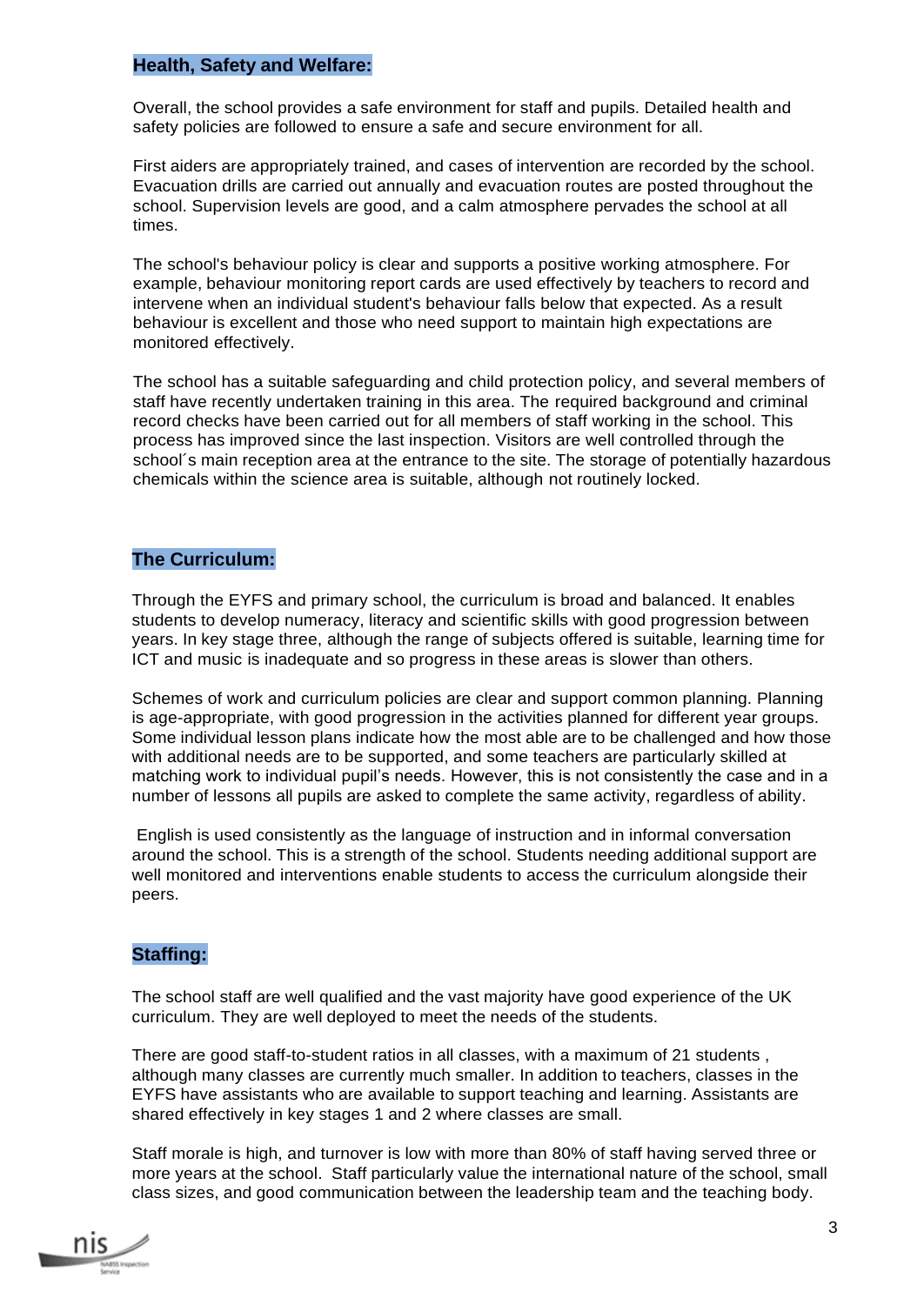Staff feel that they have a voice and can contribute to improvements in the school.

Appraisal of teacher performance, although now evident in particular cases, is not used systematically. As a result, not all staff are clear about their performance and next steps in improving. Professional development opportunities are offered to staff although they do not relate closely to school priorities or provide evidence of the quality of teaching and learning. Therefore, the school is not yet effective in monitoring and ensuring greater consistency in the quality of teaching and learning across the whole school.

#### **Teaching and Learning:**

The quality of teaching and learning is good overall, and consistently good or better in the EYFS and primary school. In the secondary school, although good overall, a significant number of lessons are satisfactory rather than good.

In lessons where learning is good or better, clear learning objectives are linked to activities well matched to student needs. Working in small groups and adapting learning activities to match needs helps students to share ideas and support others. For example, in one Year 5 lesson about the multiplying of fractions, students worked in ability-based groups so those who needed more support could be effectively supported by the learning assistant who used additional resources to support work better suited to the ability of individual students. This ensured good progress for all.

Well-structured questioning, adapted to student understanding, helps maintain good pace so all students make good progress. For example, in one excellent year 11 chemistry class, assessment of learning through a quick quiz enabled the teacher to move students on to more challenging problems more quickly than planned and ensured swift progress for all.

In lessons that were only satisfactory, whilst all students made some progress, pace and challenge were sometimes restricted. Learning objectives were shared but activities were not always well linked to student ability. For example, in one year 8 lesson, individual progress was limited by over-reliance upon teacher talk and whole class discussion. In another lesson, students worked individually through a set project booklet which supported the completion of tasks but did not help students to reflect upon their learning. Some children participated more than others and pupils had fewer opportunities to evaluate what they had done. Nevertheless, the quality of teaching is never less than satisfactory because progress was made by students in these classes.

#### **Assessment:**

Both written feedback and the setting of individual learning targets have improved since the last inspection, although good practice is not yet commonplace.

The school has recently revised its policy for marking. Teachers are now encouraged to provide more useful feedback to pupils about what they have done well and how their work could be improved. Where written feedback is offered, it is often very effective in highlighting next steps in learning. However, whilst some teachers are skilled at doing this, others are not and the quality of marking varies greatly from class to class, most notably in the secondary school.

Individual target setting has had some impact in the primary school where academic, social and extracurricular targets are shared and reviewed. This helps students to see their progress more clearly.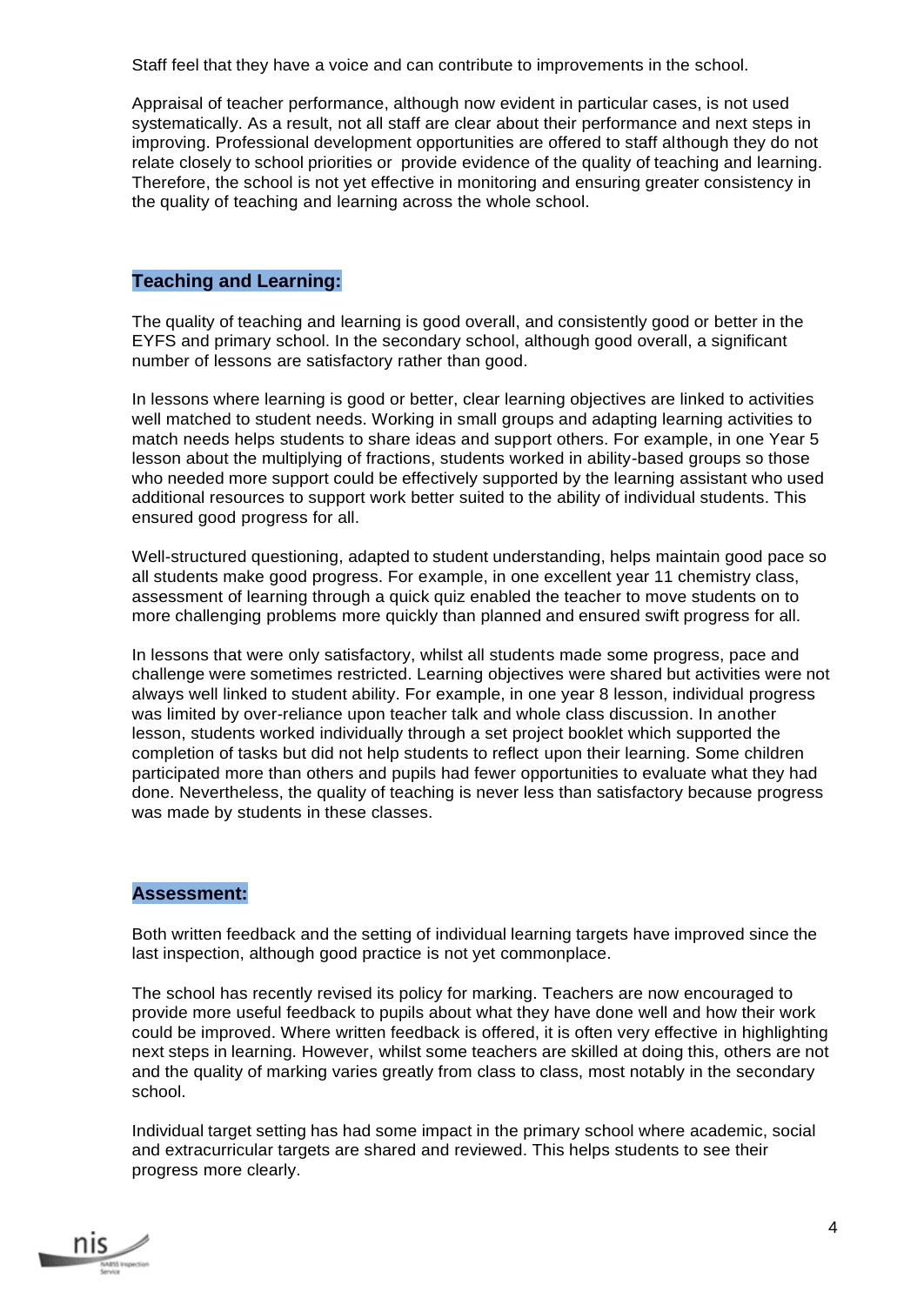The academic attainment of the secondary pupils is now more regularly measured and reported, and some interventions have taken place as a result of underperformance. Targets, although widely set, are not used systematically and so students are often not fully aware of their academic progress, especially when preparing for external examinations.

#### **Spiritual, Moral, Social and Cultural Development:**

The values and ethos of the school, in addition to the programme for personal, social, health and economic (PSHE) education, promote positive relationships and enable students to leave well-prepared for adult life.

Students are polite and well-mannered, and their behaviour towards their peers and adults is excellent.

Attitudes to learning are also excellent. Students value learning within smaller groups and the strong relationships which exist between them. Cases of bullying are low and students feel safe and well supported. They also feel that relationship problems are resolved effectively when they occasionally arise.

Students take an active part in the life of the school as evidenced by the work of several student voice projects, including the eco committee and school council. They have led events including forest and beach clean-ups and introduced a recycling scheme across the school. Students were also instrumental in lobbying the council to place recycling bins opposite the school. They have also organised school events to contribute to their community including the raising of over 1000 euros for theSave The Children charity this year.

The forest school project and the Kensington Award both offer good enrichment experiences which develop self-confidence and independence through outdoor challenges.

#### **Leadership and Management:**

The new Headteacher, who is a member of the owning family of the school, joined in January of this year and has a good understanding of the school's strengths and areas in which it should improve. He acknowledges that progress in response to previous recommendations has been slower than expected. A clear action plan has been written and a review of leadership roles is underway to increase the school's capacity to improve further.

Although some observations are taking place, there is no systematic appraisal of the performance for teachers. As a result, the leadership team has a limited impact upon the quality of teaching and learning across the school. Next year, more time will be allocated for leaders and teachers to reflect upon practice in order to improve consistency.

Attainment data is now collected and used at least termly to target individual student performance. Some interventions have taken place although the school has not tracked performance of students over time in order to measure the effectiveness of interventions and to take further action. Trends over time are not analysed in order to highlight and act on underperformance of individuals or cohorts in a timely manner.

nıs